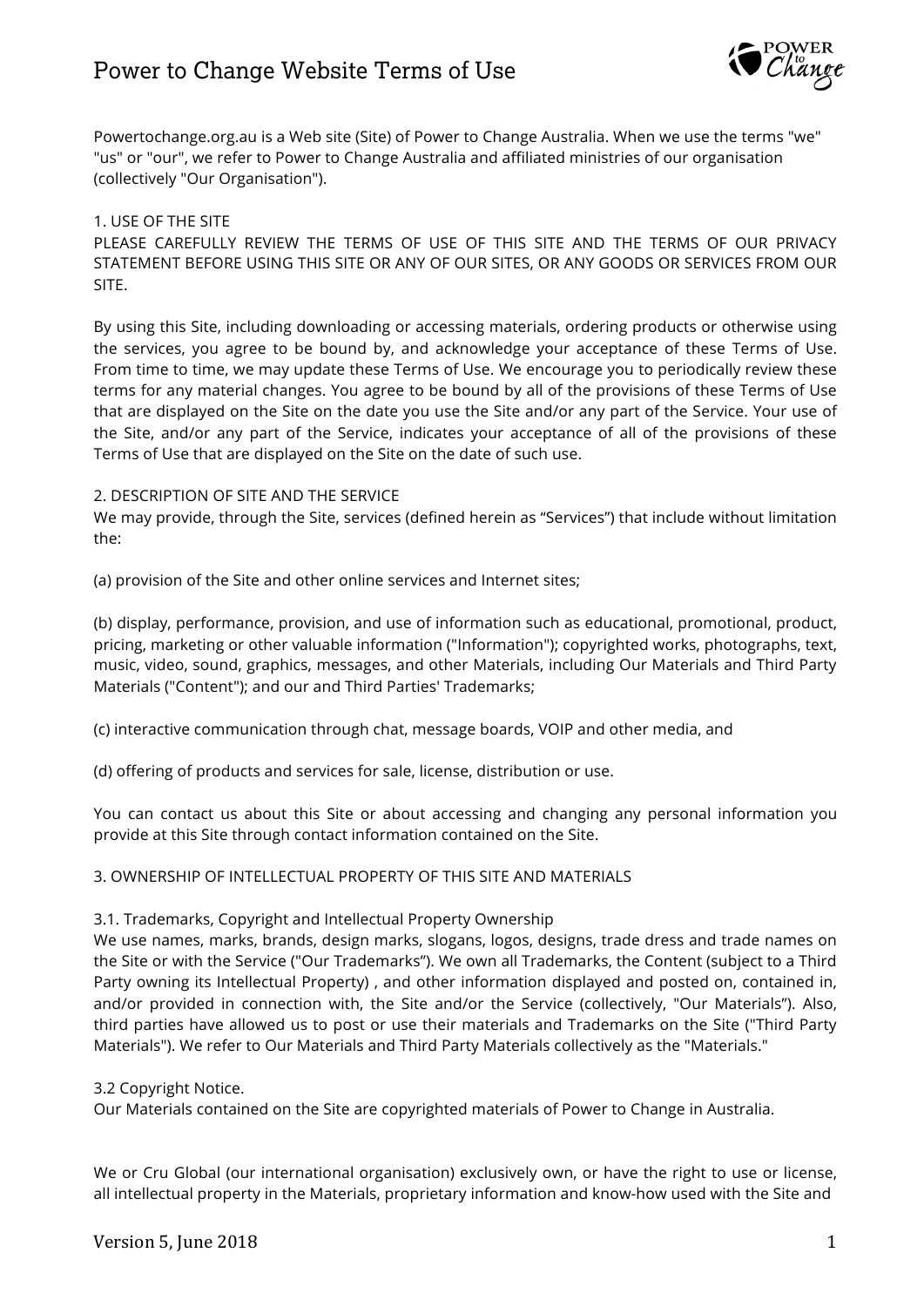

Services. We maintain all of the web pages of the Site as a collective work under the Australia copyright laws and protect the Site and Materials under others' trademark and other intellectual property laws.

#### 3.3 Rights in Materials.

By using or accessing the Site or Services, you do not acquire any rights or interest in any Materials. The only rights you can gain are those we explicitly grant to you through these Terms of Use. We reserve all rights that we do not expressly grant to you.

You agree not to display, use (including co-branding your owns goods or services with our Trademark), remove, or alter Our Organisation's or Third Party Trademarks, Content or other Information without prior written consent.

You also agree that any use by you, or on your behalf, of our Trademarks, and the goodwill associated therewith, shall insure to our benefit.

#### 4. GENERAL USE RULES

By using or accessing the Site or Services, you agree to adhere to the following General Use Rules. We reserve the right to suspend or terminate your access to the Site, and to refuse any and all current or future access to, or use of, the Site and the Service for violation of any of the following General Use Rules.

(a) You agree not to use obscene, racist, vulgar, discourteous, indecent or sexually explicit language or images. You agree not to post, upload, e-mail, transmit, distribute, or otherwise make available, any such content or materials onto any of the Site, including any Forum (defined below);

(b) You agree not to post or communicate infringing material or harassing communications or advertisements. You also agree not to post, communicate, upload, e-mail, transmit, distribute, or otherwise make available:

- any material or content that infringes and/or violates any right of a third party (including its intellectual property and proprietary rights), or any law;
- any harassing, slanderous, libelous or derogatory information or content, or
- any advertisements for products or services, "junk mail", spam, chain mail, pyramid schemes, or other form of commercial or illegal solicitation;

(c) You agree not to use the Forum or the Site for commercial purposes of any kind;

(d) You agree not to harm, or attempt to harm, lure or deceive minors in any way by your use or access of the Site or Services;

(e) You agree not to create or use a false identity for the purpose of misleading others;

(f) You agree not to collect or store personal data about other users;

(g) You agree not to post or distribute any software or other materials that contain a virus, worm, trojan horse or other harmful or disabling code or component;

(h) You agree not to interfere with, or disrupt, the operation of the Site and/or the Service, or with servers or networks connected to, or used in connection with the operation of the Site;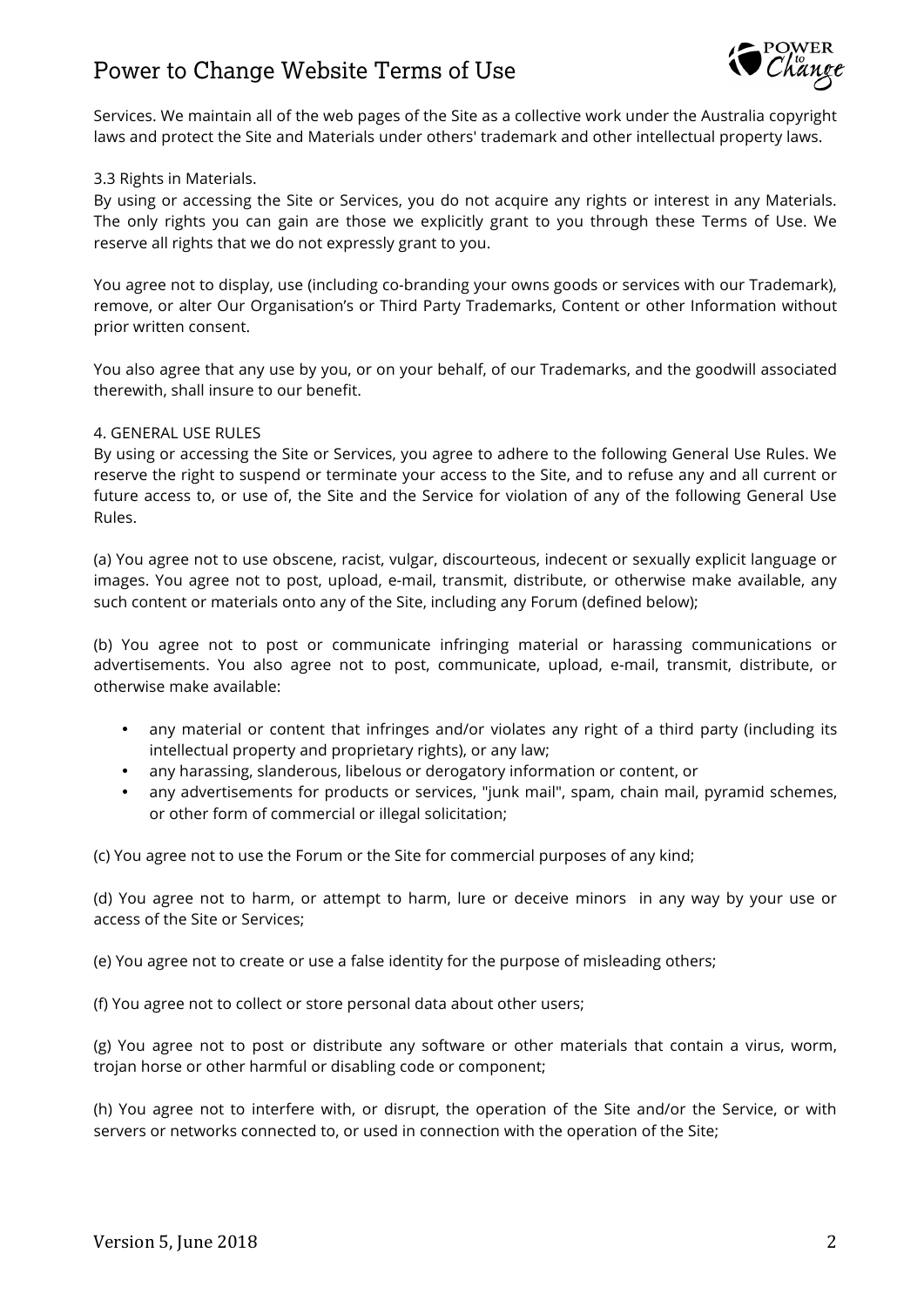

(i) You agree not to disobey any requirements, procedures, policies or regulations established by the owners or operators of any networks, hardware, or software connected to, or used in connection with the operation of the Site, or any requirement that we post on the Site; and

(j) You agree to respect the privacy of others. You agree not to post or disclose phone numbers, addresses, Social Security numbers, or any other private information, relating to any other person.

## 5. RESTRICTIONS ON USE OF CONTENT, MATERIALS AND MARKS

Your use of the Site is strictly and exclusively limited to personal, non-commercial use. Your use is also subject to Our Organisation's and Third Party Intellectual Property Rights. Except as expressly authorised in these Terms of Use, you agree that:

You will not reproduce, edit, modify, rent, license, sell, distribute, mirror, republish, download, transmit, or create derivative works from any Materials displayed on, or made available through the Site, or in connection with the Service, in whole or in part, by any means now known or later developed without written consent;

- You will not modify, decompile, or reverse engineer any part of the Software;
- You will not copy, post or transmit any Materials that you receive from, access, or retrieve from, the Site or through the Service, to any server, or network of computers;
- You will not remove or modify any copyright or trademark notice, or other notice of ownership, displayed on, or affixed to, any Materials, including any copies of the Licensed Materials that you download and/or distribute; and
- You will not frame the Site within a mark other than that of Our Ministry.

## 5.1 Proper notice required

Any authorised uses of Our Materials, including any authorised reproduction, transmission, broadcast or adaptations permitted under these Terms of Use, must contain the following Copyright notice:

"Copyright © 2018 Power to Change Australia. All rights reserved. Used by permission."

All other Copyright notices and Trademark notices should be maintained and displayed, as displayed on the Site or on the relevant work, or as otherwise instructed by us.

## 6. LIMITED LICENSE FOR DOWNLOADABLE MATERIALS

## 6.1 Downloadable Materials

We may identify certain materials on our Site as being downloadable ("Licensed Materials"). We grant to you a limited, non-exclusive, non-transferable, non-sublicensable, license to view, and print the Licensed Materials for only informational, educational, non-commercial, personal purposes and without alteration of the materials (the "License"). You can use the Licensed Materials only in the format in which we make them available on the Site for download, and only in authorised distributions.

The License is subject to the following additional restrictions:

(a) You cannot charge or collect any Distribution Fee for the distribution of any of the Licensed Materials. The term "Distribution Fee" means any and all payments of monies, fees, royalties, remuneration, donations, gifts or other consideration, whether in cash or like-kind, received by, paid to, owed to, on or behalf of, a user or a distributor that arise from, or are in any way related to the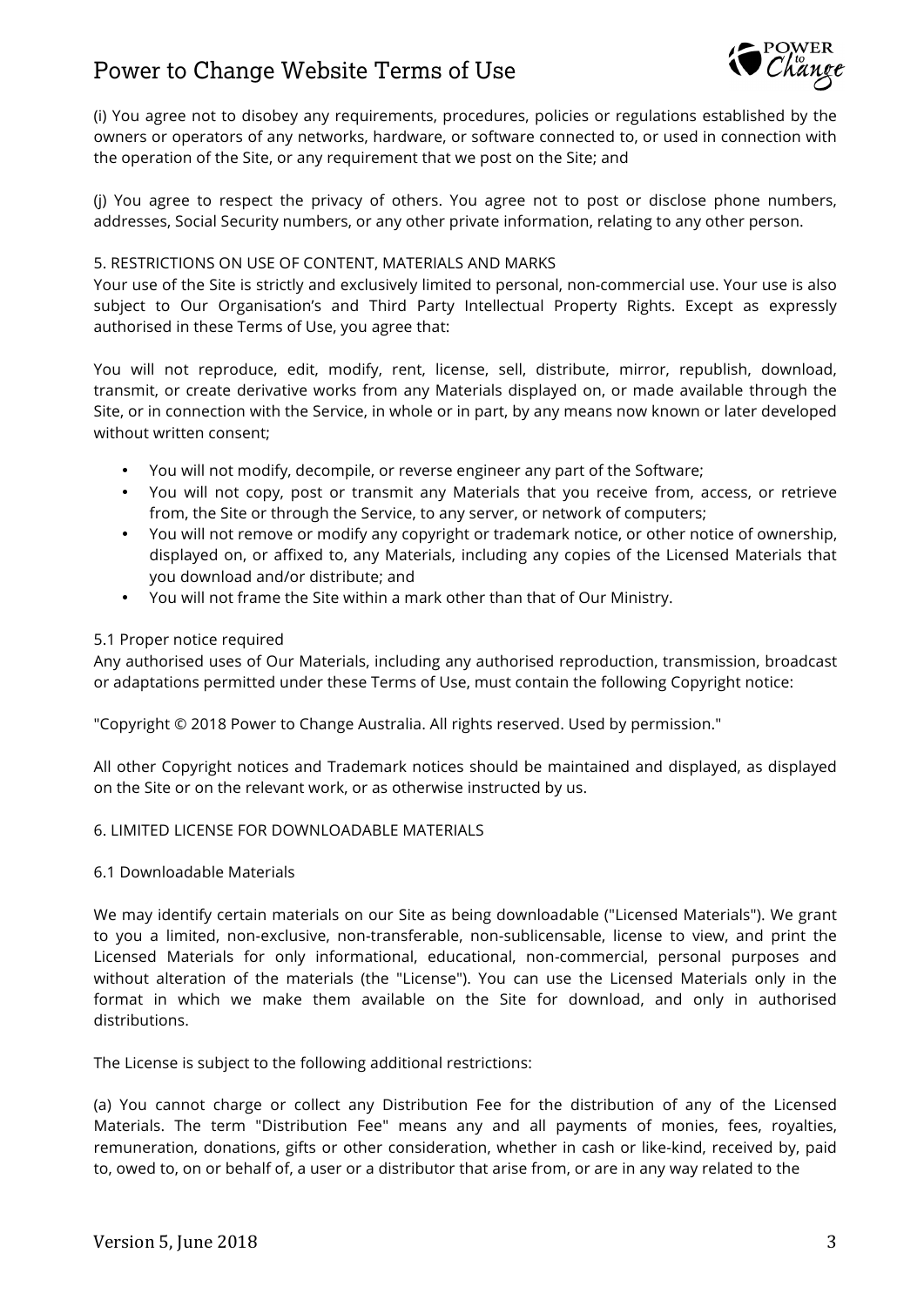

provision, transmission, distribution, sale, license, lease, rental or other use of the Licensed Materials, including specifically without limitation, any fundraising activities;

(b) All copyright, trademark or other proprietary notices that appear on the Licensed Materials, together with the permission notice, must appear on all copies of the Licensed Materials that you make or distribute;

(c) You shall not use, copy or distribute any graphics comprising part of the Licensed Materials separate from accompanying text;

(d) You shall not use the Licensed Materials in connection with, or relation to, any fundraising activities;

(e) You shall not use the Licensed Materials in a manner that suggests an association with or endorsement by us, or any of our products, services, or brands; and

(f) You shall not download quantities of Licensed Materials to a database that can be used to avoid future downloads of any of the Licensed Materials from any of the Sites.

## 6.2 Download of General Content

For the materials not clearly identified and intended as downloadable materials ("General Content") we grant you a limited, non-exclusive license to print one copy of the General Content, without alteration for your use for informational, non-commercial, private or personal purposes only. No other use of downloaded General Content is allowed unless specifically allowed on the Site. You shall not copy any of the General Content or Materials or Content on our websites, onto another website. You may, however, access the Materials or Contents of our websites through a hyperlink.

## 6.3 Reservation of Rights

We reserve any rights not expressly granted herein.

## 6.4 Termination of License

We may terminate the License and any of the rights at any time by providing notice of termination on the Site or directly to you as a user. Further, the License shall automatically terminate without notice if you breach any of the terms or conditions of the License or these Terms of Use. Upon termination of the License, you agree to immediately destroy, and cease all use or distribution of, any downloaded, printed or electronically stored copies of the Licensed Materials or General Content.

## 7. PERSONAL INFORMATION AND PRIVACY OF INFORMATION

## 7.1. Provision of Your Personal Information

As a user of the Site, you can visit certain areas of the Site without revealing any information about yourself. In other parts of Our Site, you may be required to provide information for certain purposes, including registering for a service, completing a transaction, making a donation, sending correspondence, purchasing or ordering a product or gaining access to a portion of the Site or a Service. Any information you provide to the Site is governed by our Privacy Policy.

## 7.2 Accuracy of Personal Information

In operating our Site, we seek to provide valuable information, and we value accurate and honest communication. In using the Site, you agree to provide true, accurate, current and complete information about yourself or other data and materials you provide. It is your responsibility to maintain the security of all passwords, user identification data, and other unique identifiers established in connection with your use of any part of the Site and/or the Service, including any Forum.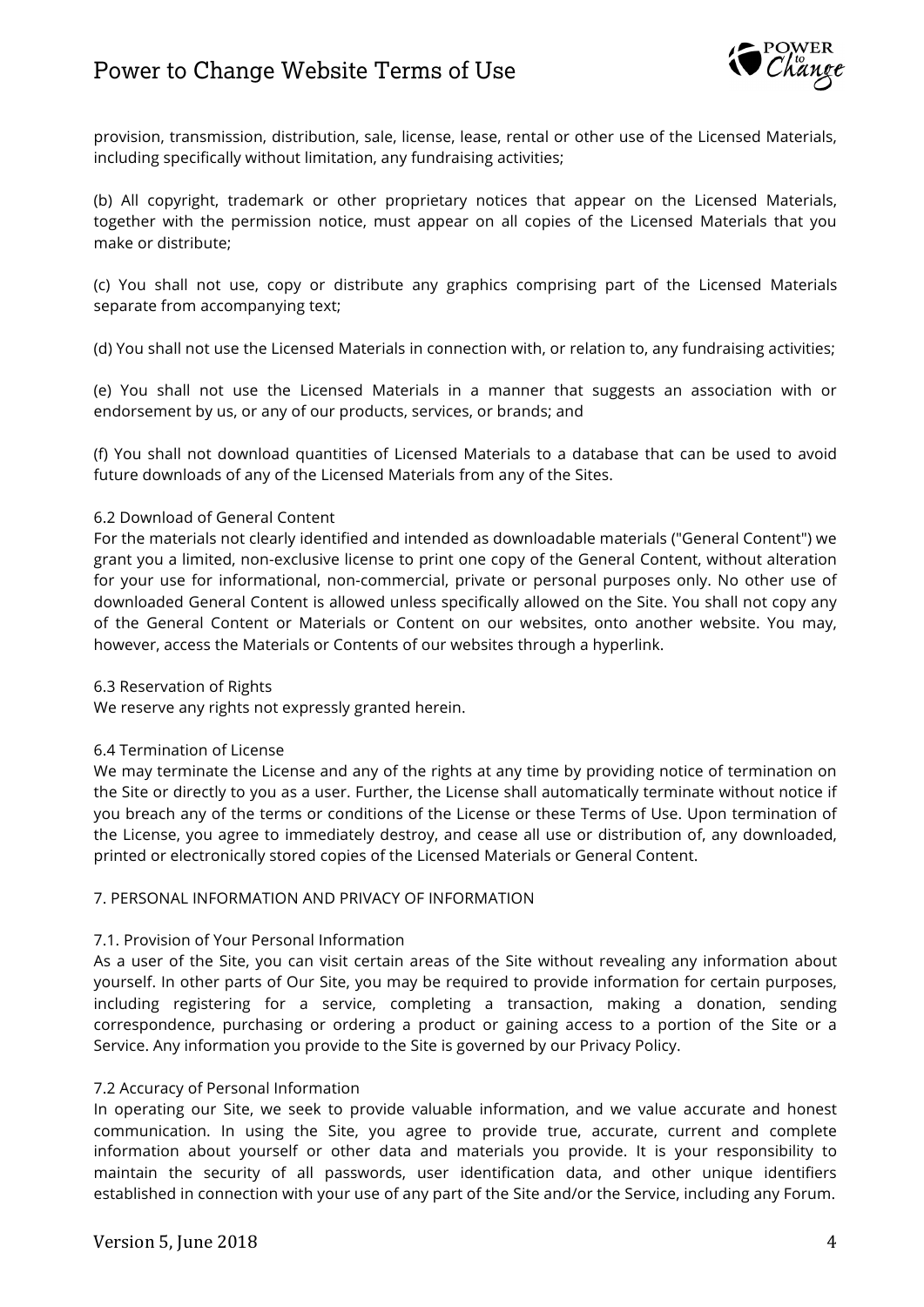

As part of your use, you agree to maintain and promptly update the Registration Data, and any other information you provide and to keep it true, accurate, current and complete.

If you provide any information that is untrue, inaccurate, not current or incomplete, or we have reasonable grounds to suspect that such information is untrue, inaccurate, not current or incomplete, we have the right to suspend or terminate your access to the Site, and to refuse any and all current or future access to, or use of, the Site and the Service.

#### 7.3 Use by Minors

We do not collect personal information from children under the age of 13 beyond what is necessary for them to participate in our online or other activities, such as registering for a conference or downloading materials. If we discover that we have accidentally collected personal information from a child below the age of 13, we will delete it from our records as soon as reasonably possible.

If a child, under the age of 16 in the EEA, or under the age of 13 elsewhere, attempts to register with one of our Digital Tools, purchase products or materials, or participate in an activity requiring the submittal of personally identifiable information, a parent or guardian must give permission and consent for that child to provide information and register. The only personal information we collect from a child is information that is necessary for the child to participate in activities, such as an address for making a purchase. Parents have the right to request at any time that the information collected about their child is removed from our database.

A parent of any minor providing information to our Site can:

(a) ask to review any personal information about his/her child that we may have collected at the Site; and/or

(b) request that we delete this information (if we still have the information in our databases).

If you are a parent and wish to exercise this right, simply contact us at the contact information listed on the site and provide your child's log-in name and proof of your identity in relationship to the child. For more information, please refer to our Privacy Policy Statement.

In the absence of parental permission, you certify by using the Site or any part of the Service, that you are at least 16 years of age. If you are ordering or purchasing any product, you agree that you are 18 years of age, or at least the age of majority for purposes of entering into an enforceable contract in the jurisdiction in which you reside.

8. FORUM, CHAT AND INTERACTIVE PARTICIPATION AND USER POSTED INFORMATION AND CONTENT

## 8.1 Truthful Participation and Assumption of Risk in Interactive Communications

Through our Site, you may participate in a number of interactive communication activities including chat, Forums, message boards, email, VOIP and other means of interactive communication with other participants ("Interactive Communication"). We cannot be, and we are not, responsible for the content, opinions or accuracy of any information provided or posted in any Interactive Communication. You participate at your own risk when engaging in any activity relating to the Site and/or the Service (including any Interactive Communication). You expressly assume all risk and take full and sole responsibility for (a) all postings using, or made under, your Passwords or Your Accounts; (b) and any use of any Information, Content or Materials provided or displayed on, or contained in, the Site (including in any Forum) and (c) any communication or interaction with other users through the Site. When participating in a Forum or Interactive Communication, you are wise to never assume that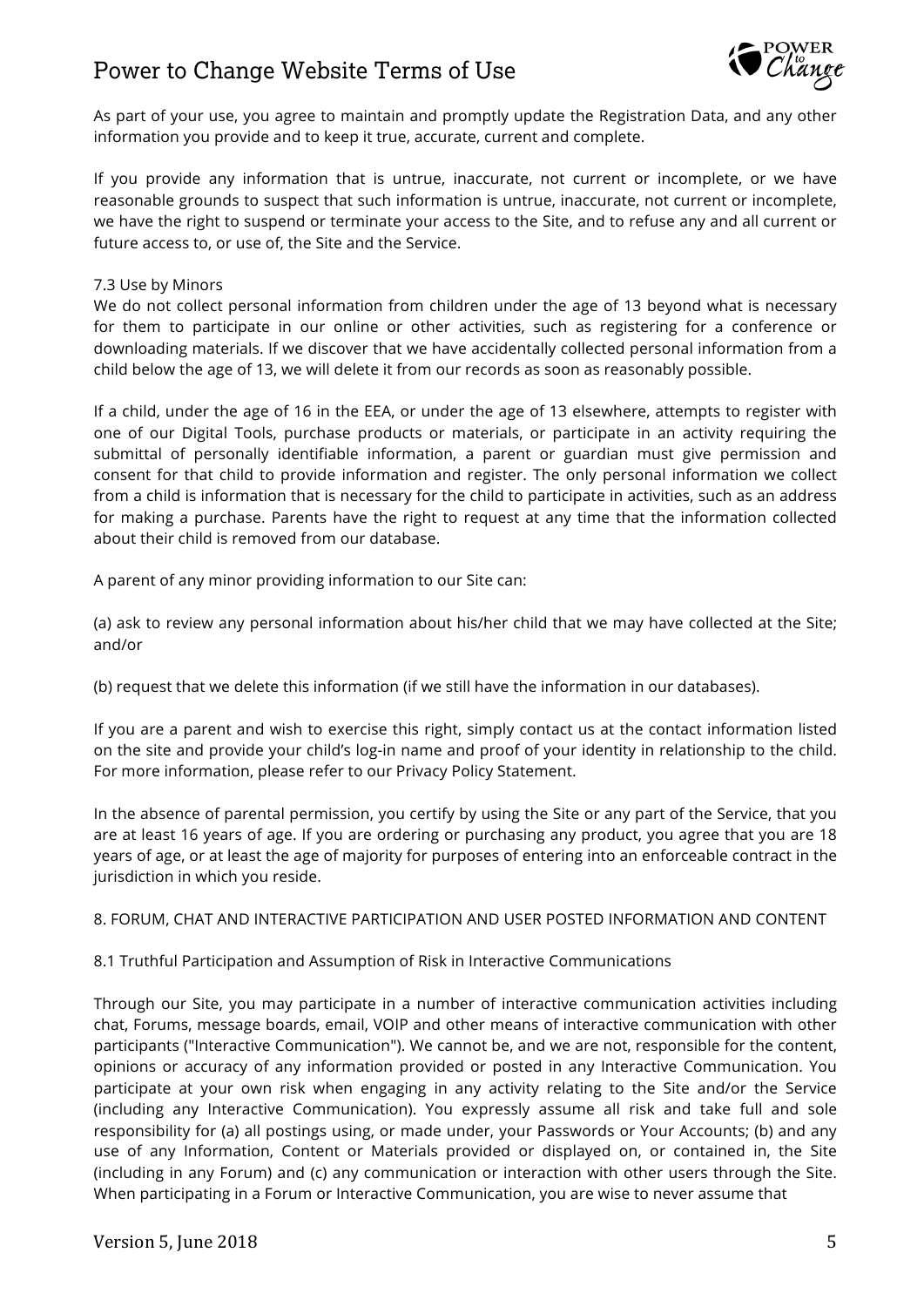

people are who they say they are, know what they say they know, or are affiliated with who they say they are. Portions of the Site may allow users to post their own material. The materials posted by users do not necessarily reflect our views and we shall not be liable for any user information posted or displayed on, or uploaded onto any of the Site, including any Forum.

The term "Forum" means a chat area, message board, e-mail or other function that allows you to provide information or interact with others offered as part of Our Site.

## 8.2 Posting Materials to Site

By posting materials to or communicating with other participants on the Site or in an Interactive Communication, you represent and warrant to us that: (a) you have all necessary rights to such materials, and that the posting of such materials will not infringe on any personal or proprietary rights of any third party, including its intellectual property rights; and (b) such materials are not harmful, defamatory, unlawful, threatening, obscene, lewd, lascivious, harassing, and/or contrary to the principles, tenets, and Mission Statement of Our Organisation.

8.3 We have the Right to Remove or Block Postings or Interactive Communications.

We reserve the right to remove or block any and all postings and Interactive Communications, including those that we consider to be:

Defamatory, libelous, slanderous or disparaging of, or insulting to, any person, group or entity; abusive or hateful; obscene, lewd, or vulgar; or contrary to, or inconsistent with, the principles, tenets, and Mission Statement of Our Organisation;

Any harassing notes, postings or Interactive Communications that might be construed as stalking, or any postings that might otherwise be illegal or relate to illegal activity, any such harassing content or communications will be deleted and may be made available to the proper law-enforcement officials. While we reserve the right to remove any posting, we shall have no obligation to do so.

## 8.4 Ownership in Posted Material

By uploading or communicating any materials, ideas or submissions to any of our Site, including any Forum, or submitting any materials to us in any other manner, you automatically grant (or warrant that the owner of such materials expressly granted) to us a perpetual, royalty-free, irrevocable, nonexclusive right and license to use, reproduce, modify, adapt, publish, translate, publicly perform and display, create derivative works from and distribute such materials, or to incorporate such materials into any form, medium, or technology now known or later developed. In addition, you waive and warrant that all so-called "moral rights" in those materials have been waived. You agree that we own any derivative works, improvements or other materials, works, ideas, intellectual property, and/or products created from, based on, or related to, our access to, or use of, any materials you provide. If on a particular Site we have included an upload license, those terms should be noted as also applying, with any conflicts governed by these Terms of Use.

## 9. ACTIVITIES WITH THIRD PARTIES ON OR FROM THE SITE

## 9.1 Linking to Third Party Sites from Our Site

From time to time, we may provide links on the Site that will allow you to connect with web sites of third parties that are not under our control. We are providing these links only as a convenience to you. Further, there may be times while in the Site that you could be directed to sites that are beyond our control. This includes links from other organisations, sponsors or volunteers that may use our logo(s) as part of an agreement with us. These other sites may send their own cookies to users, collect data, solicit personal information, or contain information that you may find inappropriate or offensive.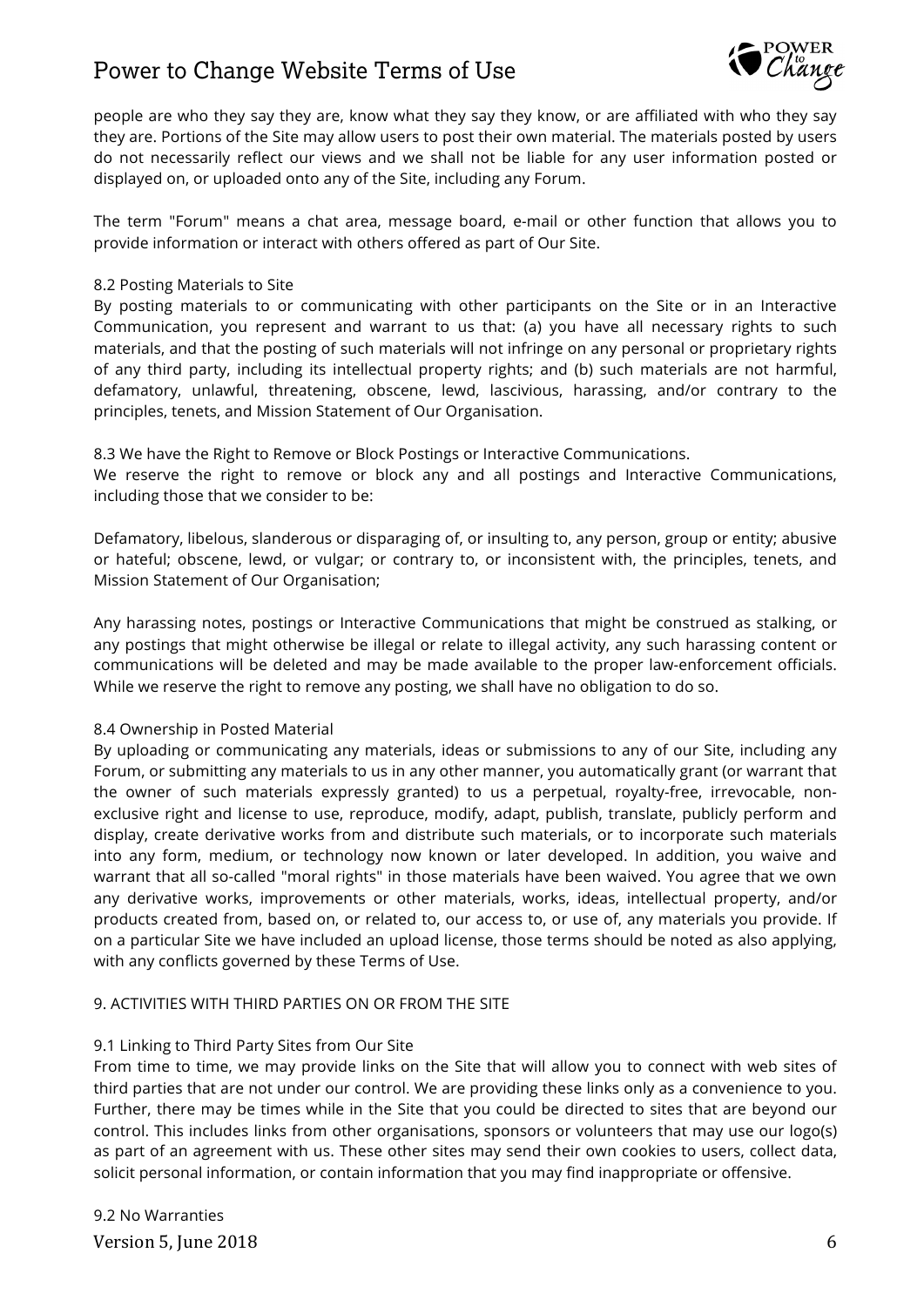

WE MAKE NO REPRESENTATIONS OR WARRANTIES CONCERNING THE CONTENT OF, OR THE PRIVACY PRACTICES OF, OR THE AVAILABILITY OR QUALITY OF ANY PRODUCTS, MATERIALS OR SERVICES THAT YOU PURCHASE FROM A THIRD PARTY WEBSITE THAT LINKS TO OR FROM ANY OF OUR SITES EVEN IF WE PROVIDE LINKS TO SUCH SITES ON THE SITE. WE ACCEPT NO RESPONSIBILITY FOR, AND WE EXPRESSLY DISCLAIM ANY WARRANTIES OR LIABILITY RELATING TO, THE ACCURACY, RELEVANCY, COPYRIGHT COMPLIANCE, LEGALITY, OR DECENCY OF MATERIALS DISPLAYED ON, OR CONTAINED IN, WEB SITES LINKED TO, OR TO WHICH YOU ARE DIRECTED FROM, ANY OF THE SITES. YOU ACCESS AND USE SUCH WEB SITES, AND THE SERVICES PROVIDED IN CONNECTION THEREWITH, AT YOUR OWN RISK. WE ENCOURAGE YOU TO REVIEW THE TERMS OF USE AND PRIVACY STATEMENTS POSTED ON ANY THIRD PARTY WEB SITE, OR TO CONTACT THE OPERATOR OF THE WEB THE SITE PRIOR TO USING, OR PROVIDING ANY INFORMATION ON, SUCH THIRD PARTY WEBSITES.

## 9.3. No Endorsement

Links to other websites do not imply an endorsement of the materials, products, content, ideas or Interactive Communications displayed on, or disseminated at or through those web sites, nor does the existence of a link to another of our Sites imply that the organisation or person publishing at that Site endorses any of the materials or ideas at our Site. We reserve the right to disable links from third party sites to any of our Sites at any time without prior notice.

## 9.4 Rules for Linking to Our Site

We may provide the option for you to post a link to our site from your website or other third party sites. We reserve the right to, at any time and without prior notice, ask you to remove the link should we determine it to have a negative effect on our website, search engine results or other negative impact on our visitors. You agree to remove the link immediately upon request.

## 10. PRODUCT SALES, DONATIONS, SUBSCRIPTIONS AND FEES

## 10.1 Product Sales and Availability

We may sell certain products and materials on our Sites. All prices for products and materials sold through the Site are quoted in Australian Dollars, and are valid and effective only in Australia at the time of posting. If we provide products or materials for delivery to certain locations outside Australia, we reserve the right to charge a higher price, or additional fees, for such products. We reserve the right to, at any time, and without prior notice, discontinue or change information, availability and pricing on any product or Materials on our Site, without incurring any obligations to you or any other party. You are responsible for any applicable use taxes of your jurisdiction imposed as user or buyer of products or services.

## 10.2. Third Party Sales

WE MAKE NO REPRESENTATIONS WITH RESPECT TO THE AVAILABILITY OR QUALITY OF ANY PRODUCTS, MATERIALS OR SERVICES THAT YOU PURCHASE FROM A THIRD PARTY WEBSITE THAT

LINKS TO OR FROM ANY OF THE SITES, OR AS A RESULT OF THIRD PARTY CONTENT (INCLUDING ADVERTISEMENTS OR SPONSORSHIPS) POSTED, DISPLAYED OR INCLUDED ON ANY OF THE SITES. WE DO NOT ENDORSE ANY OF THE PRODUCTS, NOR HAVE WE TAKEN ANY STEPS TO CONFIRM THE ACCURACY OR RELIABILITY OF ANY INFORMATION CONTAINED IN SUCH THIRD PARTY SITES OR CONTENT (INCLUDING ADVERTISEMENTS).

YOU HEREBY IRREVOCABLY AND FOREVER RELEASE AND WAIVE (ON BEHALF OF YOURSELF AND YOUR HEIRS, PERSONAL REPRESENTATIVE, AND PERMITTED ASSIGNS) ANY CLAIM AGAINST US RELATING TO, OR ARISING OUT OF, (A) THE OPERATION OR DISPLAY OF ANY THIRD PARTY WEBSITES AND THIRD PARTY CONTENT, WHETHER OR NOT SUCH WEBSITES AND CONTENT ARE ACCESSIBLE THROUGH, OR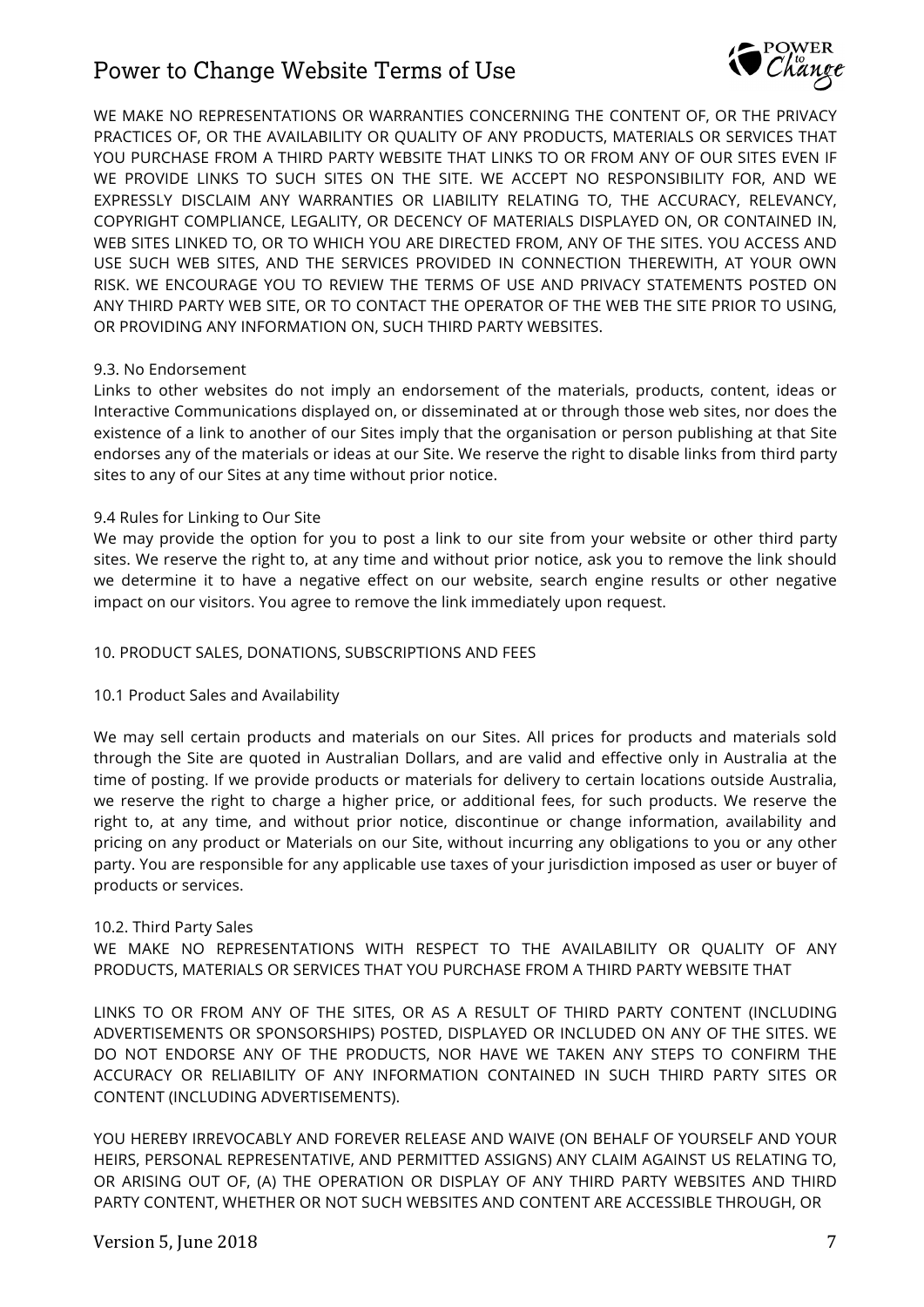

DISPLAYED ON, THE SITE; (B) YOUR ACCESS OR USE OF ANY THIRD PARTY WEBSITE OR THIRD PARTY CONTENT; AND (C) ANY AND ALL PRODUCTS OR MATERIALS THAT YOU PURCHASE FROM ANY THIRD PARTY WEBSITE, EVEN IF SUCH PRODUCT IS ADVERTISED ON THE SITE.

WE STRONGLY ENCOURAGE YOU TO MAKE WHATEVER INVESTIGATION YOU FEEL NECESSARY OR APPROPRIATE BEFORE PROCEEDING WITH ANY ON-LINE OR OFF-LINE TRANSACTION WITH THE OPERATOR OR OWNER OF A THIRD PARTY WEBSITE OR THE PUBLISHER OR OWNER OF ANY THIRD PARTY CONTENT DISPLAYED ON THE SITE.

## 10.3 Ownership of Third Party Materials

Third Party Materials are owned, or licensed by the owner thereof, and, where necessary, we use such Third Party Materials with the permission of the owner. Unless we expressly indicate in these Terms of Use, you have no rights or interest in any Third Party Materials. All rights relating to these materials are reserved to their owner.

## 11. DISCLAIMERS

11.1. EXCEPT FOR THE LIMITED WARRANTIES OTHERWISE EXPRESSLY STATED AND DISPLAYED ON THE SITE RELATING TO CERTAIN PRODUCTS THAT WE SELL THROUGH THE INTERNET STORE, YOUR USE OF THE SITE, THE SERVICE, ALL CONTENT, ALL INFORMATION, AND ALL MATERIALS ARE OFFERED ON AN "AS IS" BASIS, "WITH ALL FAULTS," AND "AS AVAILABLE," WITHOUT ANY WARRANTIES WHATSOEVER, EITHER EXPRESS OR IMPLIED, TO THE FULLEST EXTENT PERMISSIBLE UNDER APPLICABLE LAW. WE EXPRESSLY DISCLAIM ALL WARRANTIES, EXPRESS OR IMPLIED, RELATING TO THE SITE, ALL INFORMATION, CONTENT, MATERIALS, THE SOFTWARE, AND THE SERVICE, INCLUDING, WITHOUT LIMITATION, IMPLIED WARRANTIES OF MERCHANTABILITY, FITNESS FOR A PARTICULAR PURPOSE AND NON-INFRINGEMENT OF THIRD PARTY INTELLECTUAL PROPERTY RIGHTS. WE DO NOT WARRANT THAT THE FUNCTIONS CONTAINED IN THE SITE AND/OR THE SERVICE WILL BE UNINTERRUPTED OR ERROR-FREE; THAT DEFECTS OR ERRORS WILL BE CORRECTED PROMPTLY OR AT ALL; AND/OR THAT ANY OF THE SITE, INFORMATION, CONTENT, MATERIALS, THE SERVICE (AND/OR ANY SOFTWARE, SERVER, COMPUTER, HARDWARE, OR NETWORK RELATING TO THE OPERATION, OR HOSTING OF, ANY OF THE FOREGOING) WILL BE FREE OF VIRUSES, ERRORS, OR HARMFUL COMPONENTS. APPLICABLE LAW MAY NOT ALLOW THE EXCLUSION OF IMPLIED WARRANTIES, SO THE ABOVE EXCLUSIONS MAY NOT APPLY TO YOU. WE ASSUME NO RESPONSIBILITY FOR THE TIMELINESS, DELETION, MIS-DELIVERY OR FAILURE TO STORE ANY COMMUNICATIONS OR MATERIALS POSTED ON OUR THE SITE OR IN ANY FORUM.

11.2. WE EXPRESSLY DISCLAIM ANY WARRANTIES, REPRESENTATIONS, OR RESPONSIBILITY FOR THE ACCURACY OR COMPLETENESS OF ANY INFORMATION, CONTENT, AND MATERIALS CONTAINED, DISPLAYED, OR POSTED ON THE SITE OR OTHERWISE AVAILABLE THROUGH OUR SITE, OR ON SITES THAT LINK TO OR FROM THE SITE. ALL SUCH INFORMATION, CONTENT AND MATERIALS ARE SUBJECT TO CHANGE WITHOUT NOTICE. WE DO NOT WARRANT, OR MAKE ANY REPRESENTATIONS WITH RESPECT TO, THE USE, OR THE RESULTS THAT MAY BE ACHIEVED THROUGH SUCH USE, OF ANY OF THE SITES, ANY PART OF THE SERVICE, AND/OR ANY INFORMATION, CONTENT, AND/OR MATERIALS.

11.3. AT ANY TIME AND WITHOUT NOTICE, WE MAY, FOR ANY REASON WHATSOEVER AND WITHOUT INCURRING ANY LIABILITY OR OBLIGATION TO YOU OR ANY OTHER PARTY, TERMINATE OR SUSPEND THE DISPLAY, OPERATION AND/OR PROVISION OF (A) THE-SITE (OR ANY PART THEREOF, INCLUDING ANY CONTENT, INFORMATION, AND/OR MATERIALS); (B) ANY PART OF THE SERVICE; AND/OR (C) YOUR ACCESS TO THE SITE OR ANY PART OF THE SERVICE.

Version 5, June 2018 8 11.4 WHILE WE WILL MAKE REASONABLE EFFORTS TO PROVIDE ACCURATE AND TIMELY INFORMATION, REPORTS AND PRAYER REQUESTS ON OUR SITE, YOU SHOULD NOT ASSUME THAT THE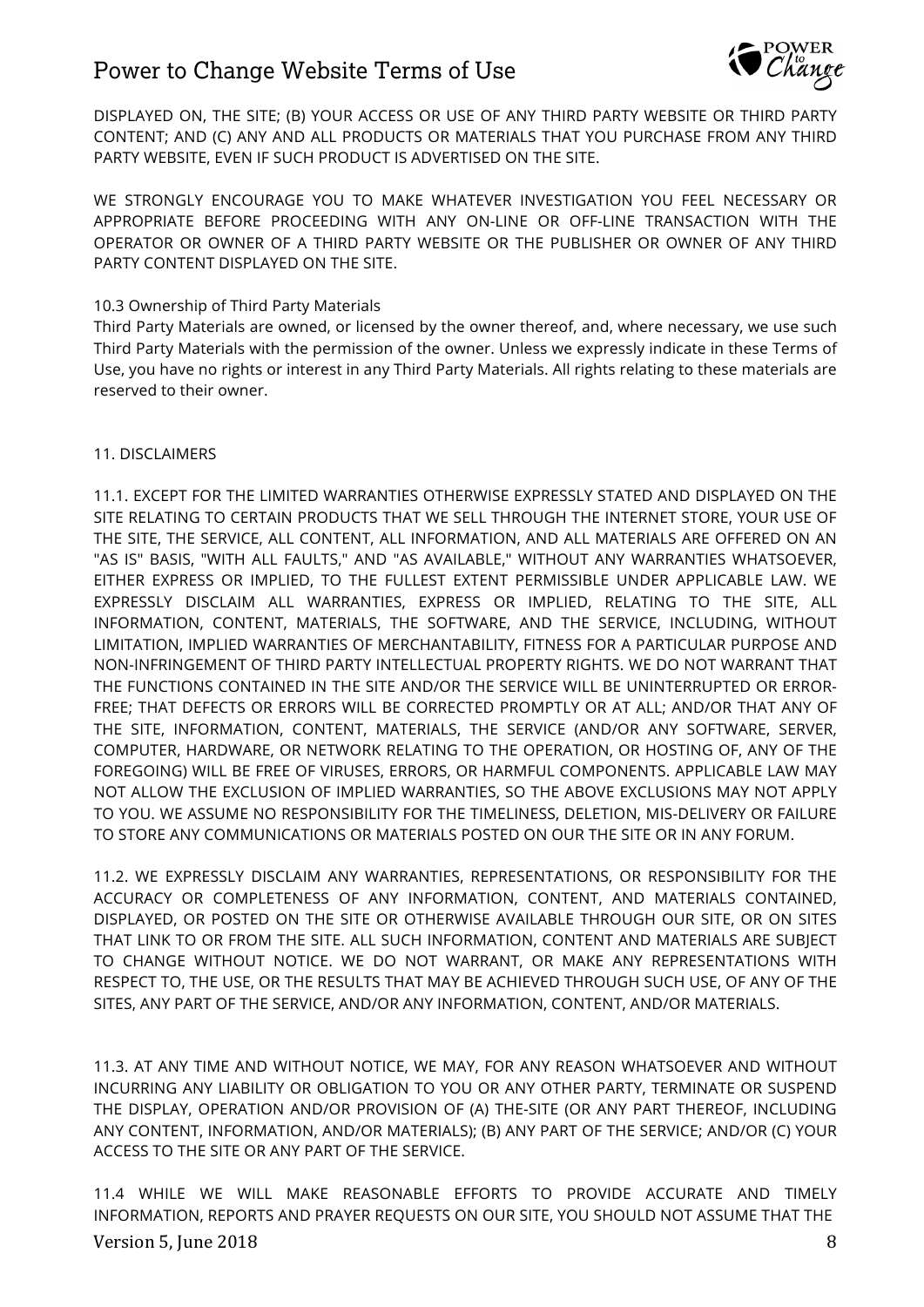

INFORMATION PROVIDED IS ALWAYS UP TO DATE, ACCURATE, COMPLETE OR THAT OUR SITE CONTAINS ALL OF THE RELEVANT INFORMATION AVAILABLE. IN PARTICULAR, IF YOU ARE MAKING A CONTRIBUTION DECISION REGARDING ANY OF OUR MINISTRIES, PLEASE CONSULT A NUMBER OF DIFFERENT AND INDEPENDENT SOURCES.

## 12. LIMITATION OF LIABILITY

IN NO EVENT AND UNDER NO CIRCUMSTANCES SHALL WE BE LIABLE FOR ANY DAMAGES, INCLUDING WITHOUT LIMITATION, DIRECT, INDIRECT, INCIDENTAL, SPECIAL, CONSEQUENTIAL, PUNITIVE, OR EXEMPLARY DAMAGES THAT RESULT FROM YOUR USE OF, OR INABILITY TO USE, ANY OF OUR SITE, ANY INFORMATION, ANY CONTENT, ANY MATERIALS, AND/OR THE SERVICE, OR ANY PART THEREOF, EVEN IF WE HAVE BEEN EXPRESSLY ADVISED OF THE POSSIBILITY OF SUCH DAMAGES. APPLICABLE LAW MAY NOT ALLOW THE LIMITATION OR EXCLUSION OF LIABILITY OR INCIDENTAL OR CONSEQUENTIAL DAMAGES. SO THE ABOVE LIMITATIONS OR EXCLUSIONS MAY NOT APPLY TO YOU. IN NO EVENT SHALL OUR TOTAL LIABILITY TO YOU FOR ALL DAMAGES, LOSSES, AND CAUSES OF ACTION (WHETHER IN CONTRACT, TORT, INCLUDING, BUT NOT LIMITED TO, NEGLIGENCE, OR OTHERWISE) EXCEED THE AMOUNT PAID BY YOU TO US, IF ANY, FOR ACCESSING OR USING ANY OF THE SITE AND/OR FOR USING THE SERVICE OR ANY PART THEREOF. IF YOU ARE DISSATISFIED WITH ANY ASPECT OF THE SITE AND/OR SERVICE, IF YOU DO NOT AGREE WITH ANY PROVISION OF THESE TERMS OF USE, OR IF YOU HAVE ANY OTHER DISPUTE OR CLAIM, WITH OR AGAINST OUR ORGANISATION WITH RESPECT TO THESE TERMS OF USE OF ANY OF THE SITE OR ANY PART OF THE SERVICE, THEN YOU ACKNOWLEDGE AND AGREE THAT YOUR SOLE AND EXCLUSIVE REMEDY IS TO DISCONTINUE ACCESSING AND/OR USING THE SITE AND/OR THE SERVICE.

## 13. INDEMNITY

You are entirely responsible for maintaining the confidentiality of all passwords and all accounts that you establish in conjunction with your use of our Sites or the Service ("Your Accounts"). You are solely responsible for all activities that occur under, or relating to, your passwords and Your Accounts, and for your use of any of our Site and any part of the Service.

You hereby agree to indemnify, defend, and hold us, and our affiliates, our officers, directors, owners, agents, information providers, affiliates, licensors, and licensees (collectively, the "Indemnified Parties"), harmless from and against any and all liabilities and costs (including reasonable attorney's fees) incurred by the Indemnified Parties in connection with any claim arising out of, or relating to:

(a) any breach by you of these Terms of Use;

(b) any unauthorised use by you of any Information, Content, Materials, our Site, or any part of the Service;

(c) your use of our Site and/or any part of the Service; and

(d) all activities relating to, or conducted under, your passwords and/or Your Accounts.

You shall use your best efforts to cooperate with us in the defense of any such claim. We reserve the right, at our own expense, to assume the exclusive defense and control of any claim against you or use that is subject to indemnification by you. You agree that in the event of any unauthorised use of our Site, any Information, Content, Materials, and/or any part of the Service, we shall be entitled to obtain an injunction proscribing such unauthorised use, without the necessity to post bond, and in addition to any other remedies available at law or in equity.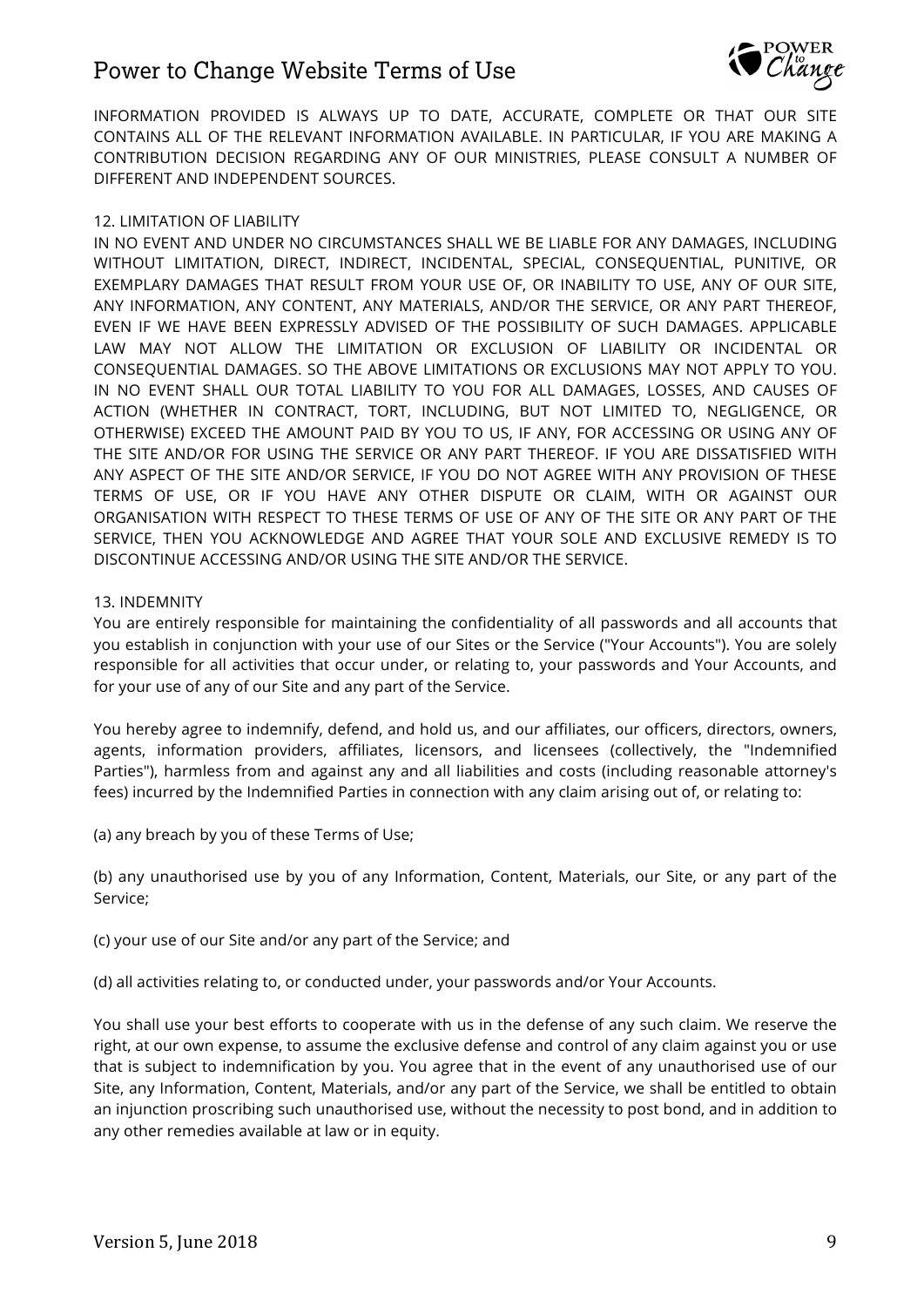

## 14. SPECIAL ADMONITIONS FOR INTERNATIONAL USE

14.1 Unless otherwise specified, the Site, the Information, Content, Materials and the Service are presented solely for the purpose of promoting your spiritual and educational awareness and understanding, and promoting certain programs, films, and other products and services available in certain countries. If you access any of our Sites from outside Australia, be advised that the Site may contain references to Information, Content, Materials, Services, products and other information and materials that may not be available, or may be prohibited, in your country. We reserve the right to limit the provision of any of our Site, any Content, any Information, any Materials, and any part of the Service to any person, geographic area or jurisdiction we so choose in the exercise of our sole discretion. The Service, or any part thereof, is void where prohibited.

14.2 You agree to comply with all local rules regarding the use of our Site (including any Forum), any Information, any Content, any Materials, and any part of the Service, including any local rules regarding acceptable online conduct. You also specifically agree to comply with all applicable laws regarding the transmission of technical data or other information exported from Australia or the country in which you reside.

## 15. TERMINATION

These Terms of Use, as may be modified from time to time by us, are effective until we provide notice of termination thereof on our Site. You agree to be bound by the Terms of Use as displayed on each of our Sites at the time you use such Sites and/or any part of the Service provided in connection therewith. You may not terminate any provision of these Terms of Use. Your sole and exclusive remedy is to discontinue your access and use of all our Sites and the Service, and to destroy all Materials and other items obtained from any and all of our Site, whether pursuant to the License, or otherwise, together with all related documentation and all copies and installations thereof, except for purchased products. We may terminate your access to any and all of our Sites, and/or any part of the Service, at any time in our sole discretion, and we reserve the right at any time to discontinue the operation of any of our Sites, and/or the provision of any part of the Service. We may immediately terminate your right to access and/or use any of our Site and/or the Service, without notice, if, in our sole discretion, you fail to comply with any provision of these Terms of Use.

## 16. GENERAL PROVISIONS

16.1 You acknowledge and agree that the unauthorised use of our Site, Information, Content, Materials, and/or any part of the Service could cause irreparable harm to us and/or organisations or individuals that may be associated with us worldwide. Accordingly, you agree that in the event of any unauthorised use of our Site, any Information, Content, Materials, and/or any part of the Service, we shall be entitled to obtain an injunction proscribing such unauthorised use, without the necessity to post bond, and in addition to any other remedies available at law or in equity.

16.2 We may at times send you information by e-mail that we believe will be of interest to you. If you register at any of our Sites, and you do not want to receive e-mails from us, please let us know by responding to the unsubscribe action in the message received or contacting us through information provided on the website.

Version 5, June 2018 10 16.3 These Terms of Use shall be governed by, and construed in accordance with, the laws of Australia, without giving any effect to any principles of conflicts of law. You agree that any action at law or in equity, and/or any claim arising out of or relating to these Terms of Use, our Site, the Service, and/or your access, and/or use, of any of our Site or the Service, shall be filed and litigated only in the state or federal courts located in Victoria, Australia. You hereby consent and submit to the exclusive personal jurisdiction of such courts for the purposes of litigating any such action or claim.